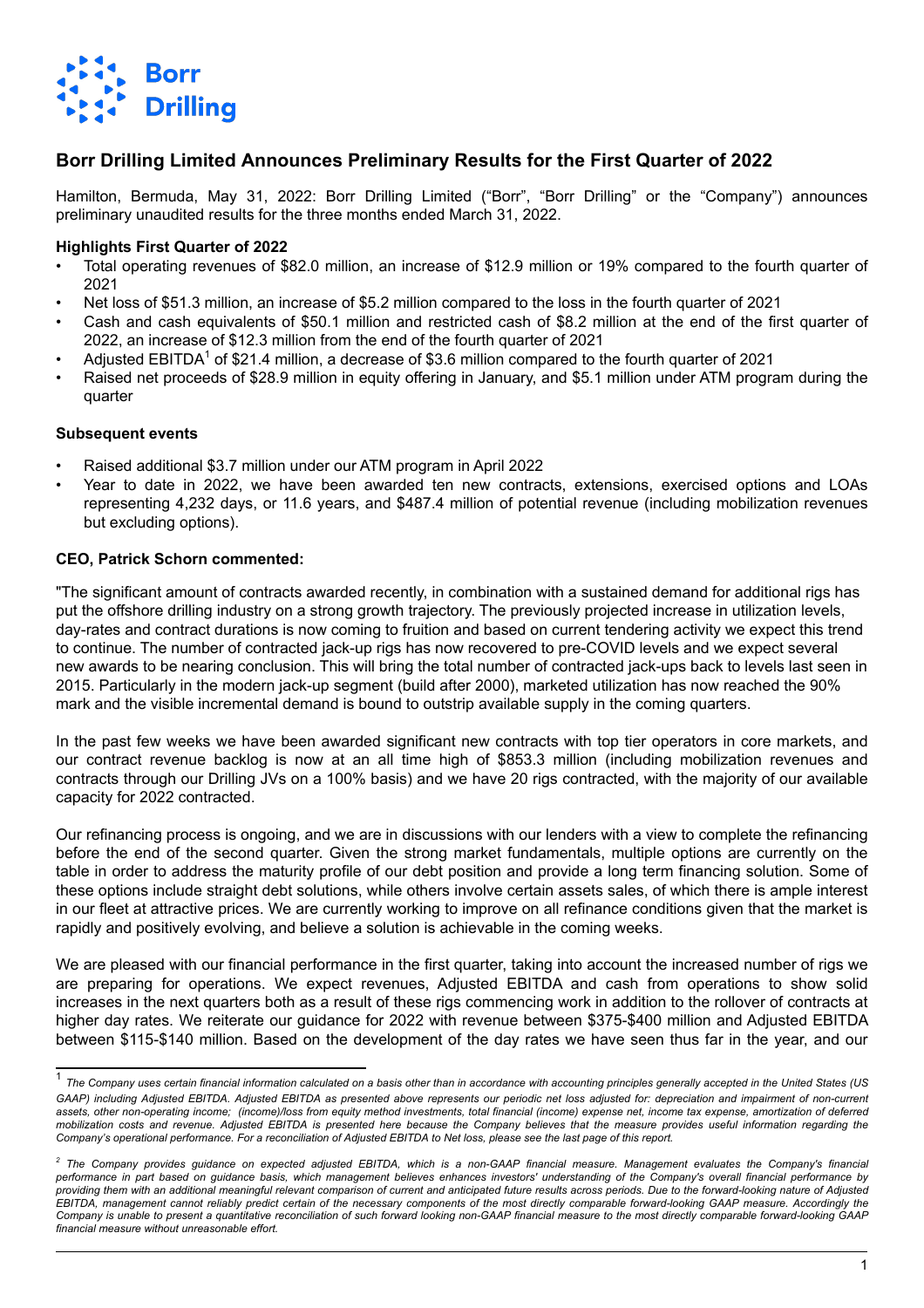

forecast of having our remaining three delivered rigs employed by the end of this year, our preliminary outlook for 2023 indicate an approximate doubling of headline revenues year-on-year and Adjusted EBITDA to more than double from the 2022 forecast. "

#### **Management Discussion and Analysis**

The discussion below compares the unaudited results of the first quarter of 2022 to the unaudited results of the fourth quarter of 2021.

| In \$ million                                  | Q1 - 2022 | Q4 - 2021 | Change (\$) | Change $(\%)$ |
|------------------------------------------------|-----------|-----------|-------------|---------------|
| <b>Total operating revenues</b>                | 82.0      | 69.1      | 12.9        | 19%           |
| Rig operating and maintenance expenses         | (55.6)    | (38.7)    | (16.9)      | 44%           |
| General and administrative expenses            | (9.2)     | (7.5)     | (1.7)       | 23%           |
| <b>Total operating expenses</b>                | (94.3)    | (82.6)    | (11.7)      | 14%           |
| <b>Adjusted EBITDA</b>                         | 21.4      | 25.0      | (3.6)       | (14)%         |
| Income / (loss) from equity method investments | 1.1       | 2.0       | (0.9)       | (45)%         |
| Net loss                                       | (51.3)    | (46.1)    | (5.2)       | 11%           |
| Cash and cash equivalents                      | 50.1      | 34.9      | 15.2        | 44%           |
| Restricted cash                                | 8.2       | 11.1      | (2.9)       | 100%          |
| Total equity                                   | 873.0     | 889.9     | (16.9)      | (2)%          |

#### *Three months ended March 31, 2022 compared to three months ended December 31, 2021*

Total operating revenues for the first quarter of 2022 were \$82.0 million, an increase of \$12.9 million compared to the fourth quarter of 2021, consisting of \$63.3 million in dayrate revenues and \$18.7 million in related party revenues. Dayrate revenues increased by \$11.9 million quarter on quarter due to an increase in operating days for the rigs "Natt", "Gerd", "Norve", "Mist" and "Ran", offset by a decrease in operating days for the rigs "Idun" and "Prospector 5". Related party revenues from the Company's JVs in Mexico increased by \$1.0 million quarter on quarter primarily due to an increase in bareboat revenue, which does not have a corresponding impact on the Company's rig operating and maintenance expenses.

Rig operating and maintenance expenses were \$55.6 million for the first quarter of 2022, an increase of \$16.9 million compared to \$38.7 million for the fourth quarter of 2021. The increase is partially a result of an increase in the number of rigs on contract during the quarter in comparison to the prior quarter. In addition, \$3.2 million of the increase relates to the amortization of deferred mobilization and contract preparation costs as costs incurred to prepare rigs for upcoming contracts are deferred and amortized over the firm period of the contracts.

General and administrative expenses were \$9.2 million for the first quarter of 2022, an increase of \$1.7 million compared to the fourth quarter of 2021.

Adjusted EBITDA for the first quarter of 2022 was \$21.4 million, a decrease of \$3.6 million compared to the fourth quarter of 2021.

Income from equity method investments relating to our Mexican JVs was \$1.1 million for the first quarter 2022 compared to income of \$2.0 million in the fourth quarter 2021, a decrease of \$0.9 million.

#### *Liquidity, Corporate Development and Financing*

The Company's cash and cash equivalents balance as of March 31, 2022 was \$50.1 million, compared to \$34.9 million as of December 31, 2021. The Company's restricted cash balance as of March 31, 2022 was \$8.2 million, compared to \$11.1 million as of December 31, 2021, mainly related to a performance guarantee for a rig contract.

Net cash used in operating activities was \$14.7 million. Of this, \$7.1 million is regular quarterly interest payments of the Senior Secured Credit Facilities, Hayfin facility and PPL shipyard.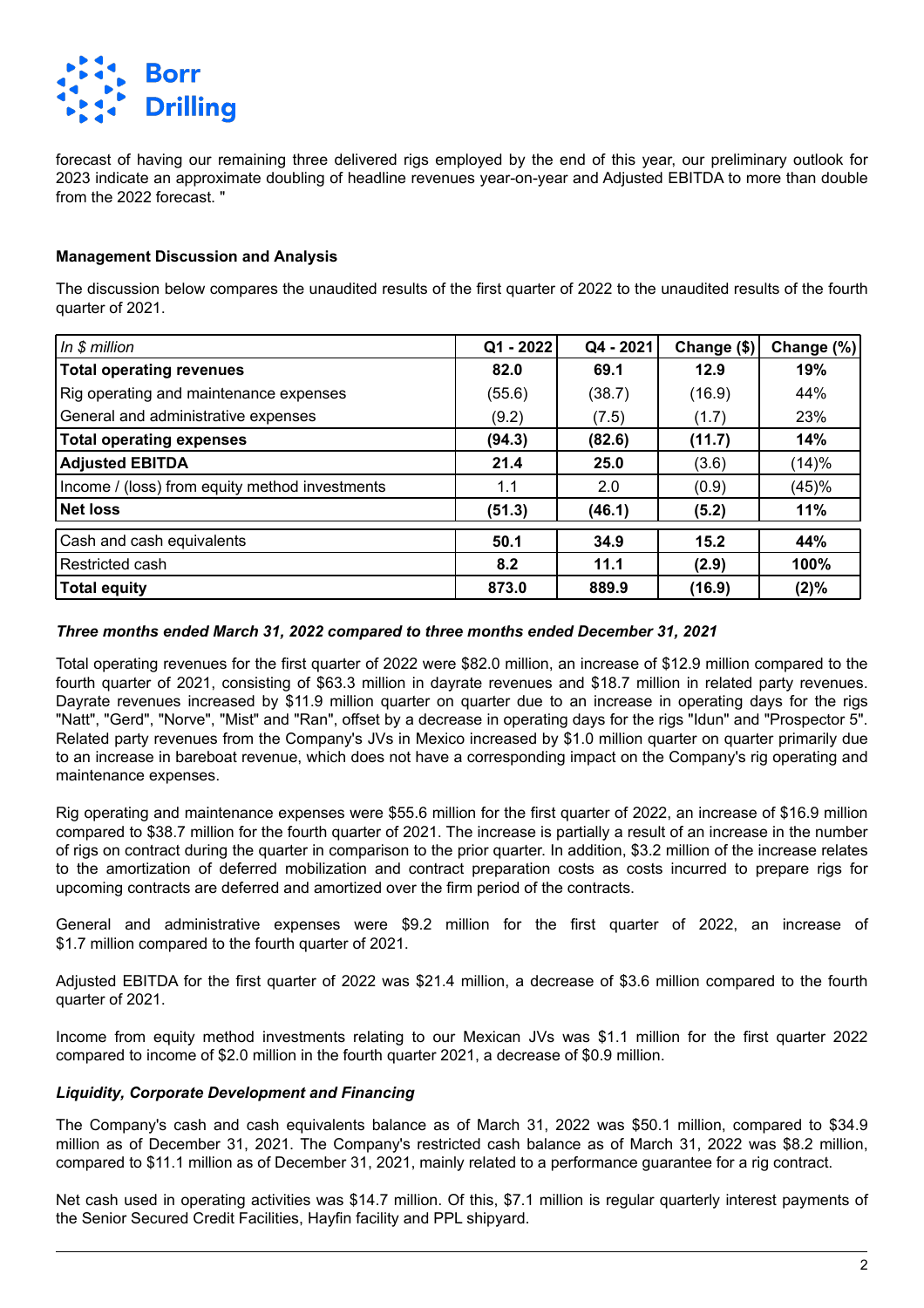

Net cash used in investing activities was \$7.1 million, consisting of additions to jack-up rigs mainly relating to rig activation payments for the rigs "Thor" and "Groa".

Net cash provided by financing activities was \$34.1 million reflecting the proceeds, net of transaction costs, from the January 2022 equity offering whereby the Company raised net proceeds of \$28.9 million upon the issuance of 13,333,333 common shares at \$2.25 as well as the sales under the ATM program whereby the Company raised net proceeds of \$5.1 million upon the issuance of 1,506,990 common shares.

In December 2021, the Company announced it had reached agreements in principle with the shipyards to refinance and defer a combined \$1.4 billion of debt maturities and delivery instalments from 2023 to 2025. Pursuant to these agreements in principle, there are no regular cash interest payments due until June 2023, however, the Company agreed to make certain cash repayments on the accrued costs and capitalised PIK interest owed to the yards during 2022 and 2023, in addition to what was agreed in the January 2021 amendments. The long form documentation to implement these agreements in principle has not yet been executed.

These agreements with the yards are contingent on the Company refinancing maturities of its Senior Secured Credit Facilities, Hayfin facility (together the "Facilities") and convertible bonds by June 2022, to mature in 2025 or later. If such refinancing is not agreed by June 2022, the refinancing of maturities and delivery deferrals with the yards will revert to the current schedule. The Company has agreed to use its best efforts to complete such refinancing by June 30, 2022, providing the Company with a complete long-term financing solution. The Company remains in negotiations with lenders with a view to reaching an agreement on a refinancing.

On April 28, 2022, the Company received a notice from Keppel FELS Limited ("Keppel") indicating Keppel's intention to sell two of the newbuild jack-up rigs under construction ("Huldra" and "Heidrun") at a price of \$100 million per rig to a third party buyer. The Company has the right to take delivery of the rigs on the terms and price of which Keppel has received offers, or to take delivery on the current contract terms including the shipyard financing, but with the delivery date brought forward to the delivery date proposed within the intention to sell notice. The agreement requires the Company to formally accept delivery of the rigs, and to include reasonable evidence of its ability to finance the newbuildings, and, assuming it uses the shipyard financing extended by Keppel, to refinance such debt within 180 days of delivery. The remaining purchase price is \$86.5 million per rig, of which the existing shipyard financing agreements cover \$73.2 million, plus a back-end fee of \$4.5 million, payable at the repayment date of the delivery financing. The Company has sent an acceptance notice to Keppel where it informed of its intention to take delivery of the rigs on the current contract terms (including the yard financing) and believes it has provided reasonable evidence of its ability to finance the rigs and refinance the shipyard financing in the form of letters from financial institutions. The Company anticipates the delivery of the rigs in the first half of 2023; however, clarification is being sought from Keppel on the precise delivery dates. In view of the strong improvement in the market and the limited availability of modern rigs, the advance in the delivery schedule for these two rigs can be seen as attractive.

The weighted average interest rate for our interest-bearing debt was 5.5% for the three months ended March 31, 2022, excluding the convertible bond, which carries 3.875% interest.

Subsequent to quarter end, the Company issued an additional 843,010 common shares under the ATM program, raising gross proceeds of \$3.7 million. Since inception, the Company has issued 2,350,000 shares under the ATM program at an average price per share of \$3.78, raising gross proceeds of \$8.9 million.

#### *Mexican Joint Ventures Operational Results*

The net profit of our joint ventures on a 100% basis was \$2.0 million and adjusted EBITDA in the first quarter of 2022 was \$1.9 million. Included in the first quarter of 2022 results for the JVs are \$18.7 million of net costs related to charges from Borr entities, representing bareboat charter fees, staffing and management expenses.

Borr Drilling received \$7.3 million in cash payments from its JVs in the first quarter of 2022, relating to payment of balances due from related parties.

As of March 31, 2022, Borr Drilling had \$59.7 million of receivables from its joint ventures in Mexico, representing bareboat charter and prepaid expenses, recorded as "Due from related parties" in the Unaudited Consolidated Balance Sheets. Additionally, as at March 31, 2022, the "Equity method investments" balance in the Unaudited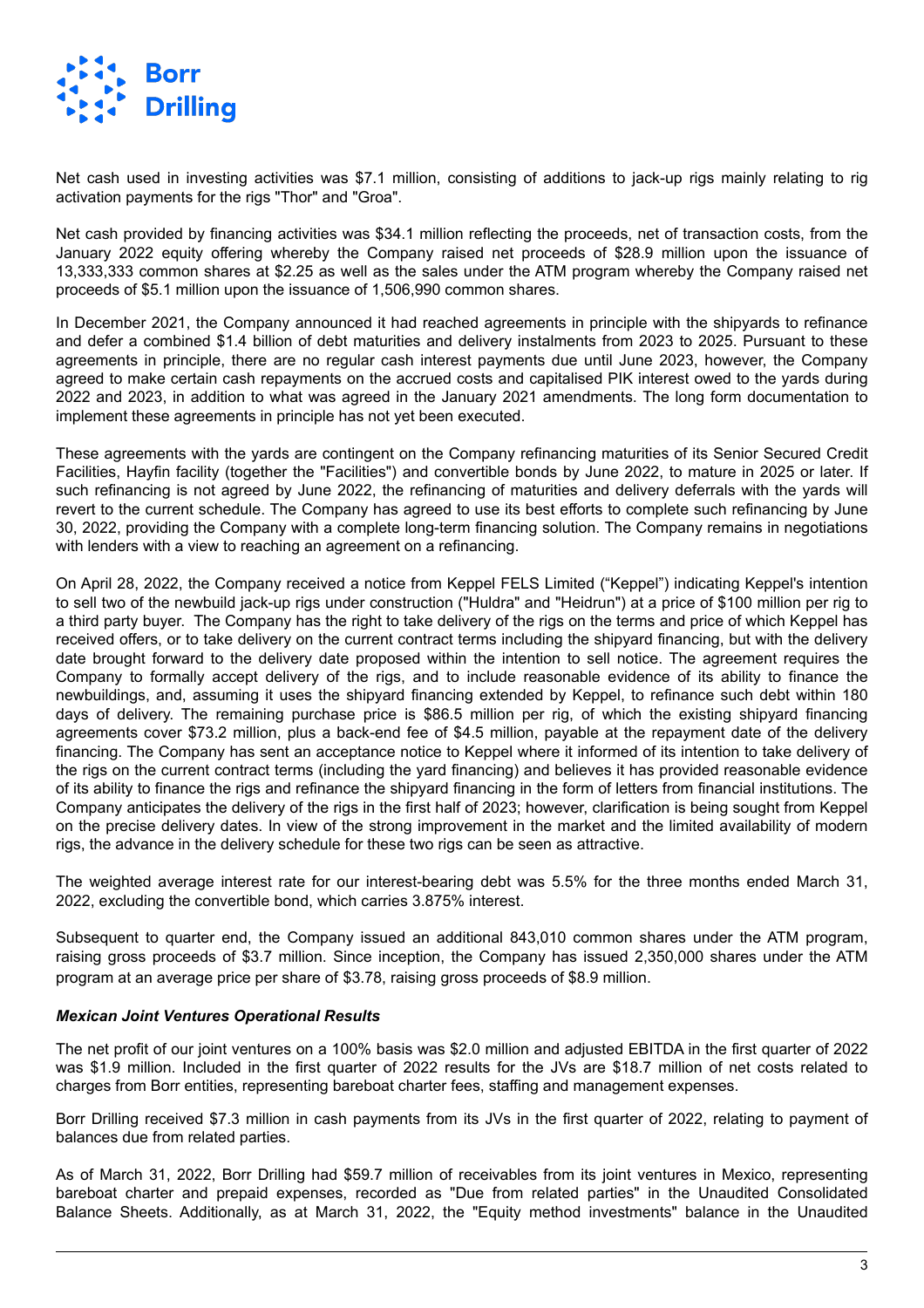

Consolidated Balance Sheets included \$9.8 million in funding provided to our Drilling JVs. The Company expects a substantial part of the outstanding amounts due in Mexico to our JVs to be paid in June 2022, following an anticipated new payment arrangement with Pemex.

#### *Fleet, Operations and Contracts*

The current delivered fleet consists of 23 modern jack-up rigs all built after 2010, with an additional five rigs under construction at Keppel FELS.

Since the last report, the Company secured new contracts and LOAs for its active rigs "Gunnlod" and "Saga", and the warm stacked rigs "Arabia I" and "Arabia II", increasing the Company's contracted or committed fleet to 20 units: three in West Africa, three in the North Sea, three in the Middle East, six in South East Asia and five in Mexico.

"Gunnlod" has been awarded a contract by an undisclosed client in South-East Asia for a program with an expected duration of 186 days plus options. This program is expected to commence following the completion of its current contract with IPC.

"Saga" has been awarded a contract by Hess for an additional single well program in Malaysia with an expected duration of 45 days. "Saga" has additionally been awarded a contract by Brunei Shell Petroleum for a program in Brunei with a duration of 1460 days plus options following on from the Hess commitment.

Additionally, the Company has secured long-term contracts in the Middle East with Saudi Aramco for two of its premium jack-up drilling rigs "Arabia I" and "Arabia II" . The contracts have a firm duration of three years plus options each and are expected to commence in the second half of 2022.

For more details on our rig contracting, please refer to our Fleet Status report issued at the same date of this report.

Year to date, the Company has been awarded ten new contracts, extensions, exercised options, LOAs and LOIs representing 4,232 days, or 11.6 years and \$487.4 million of potential backlog (excluding options), and mobilization compensation. During the same period, our operating rigs have consumed approximately 5.9 years of backlog. Our backlog replenishment ratio in 2022 stands at a multiple of ~2x, meaning that we added twice as many days of backlog as days consumed during the same period.

The technical utilization for the fleet was 98.6% in the first quarter of 2022. The economic utilization was 95.9% for the first quarter of 2022.

#### *Market*

According to IHS Markit, global competitive jack-up rig utilization stood at 86% at the end of March 2022, an increase of two percentage points since December 31, 2021. The utilization for the modern jack-up fleet (rigs built after year 2000) has increased by three percentage points from December 31, 2021 to 86% at the end of the first quarter of 2022. As of the date of this report, this number has further increased to 90%.

Currently, there are 276 modern jack-ups contracted, representing an increase of approximately 39 units as compared to recent lows in late 2020. During the same period, the number of standard jack-ups contracted has shrunk by approximately seven units, confirming our view of a continued market bifurcation and operators' preference for modern rigs.

Marketed availability among rigs built after 2010 has continued to tighten with thirteen additional rigs contracted so far in 2022. We expect the number of contracted rigs to increase significantly in the coming quarters as several ongoing tenders require or prefer such units. The number of available rigs built after 2010 currently stands at 21, excluding rigs under construction and rigs that have been stacked for over three years. We expect that several of these available units will be contracted soon as certain ongoing tenders near conclusion.

Tendering remains very strong with increasing activity in all geographic regions; particularly so in the Middle East where a number of operators are looking to substantially increase fleet sizes. Several term programs and multi-rig fixtures have already taken place this year, removing a significant number of the modern rigs from the available fleet.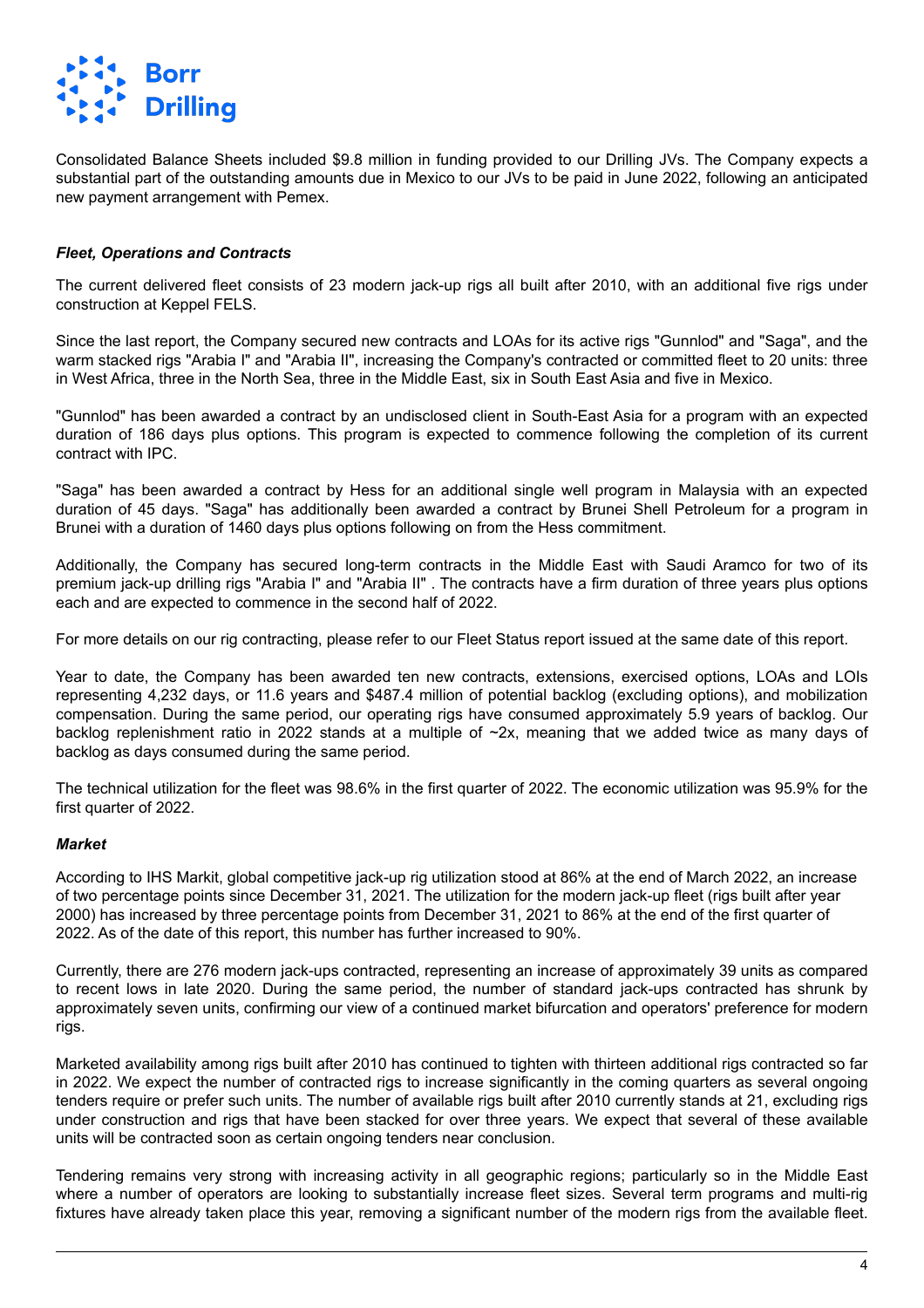

Further ongoing tendering across almost all jack-up basins will be expected to continue to consume a large portion of the remaining modern rigs over the coming quarters, bringing the number of rigs available close to single digits. The high and continuing strong outlook for commodity prices, and a drive towards energy security, is underpinning growth in capex allocations, which combined with the increasing activity levels and reducing availability of modern rigs is already resulting in improved dayrates. These are expected to continue their positive upward trend over the remainder of 2022.

#### *Risks and uncertainties*

Borr is exposed to a number of risk factors related to the Company's financial position, operations and the general industry in which the Company operates. The COVID-19 pandemic and associated effects during 2020 and 2021 have increased the natural risks that we face generally. The extent of the continued impact of COVID-19 on our operational and financial performance will depend on future developments, including the duration, spread and intensity of the pandemic, all of which are uncertain and difficult to predict considering the rapidly evolving landscape. The COVID-19 pandemic has had and may continue to have, an adverse impact on, our business including our ability to keep all rigs operational at all times, if the virus worsens. Other public health crisis or natural disasters could occur in the future and could impact Borr's operations, including our Joint Ventures in Mexico.

In the first quarter of 2022, commodity prices continued to improve, supporting global demand for offshore drilling services, including jack-up rigs. Brent oil prices in the first quarter of 2022 averaged approximately \$100 per barrel compared to approximately \$80 per barrel in the fourth quarter of 2021. In addition to commodity prices, demand for offshore drilling services appears to be supported by geopolitical events, such as Russia's military actions across Ukraine, the related economic sanctions imposed on Russia and a renewed interest in energy security across Europe, the United States and other states.

Although it appears that demand for jack-up rigs continues to grow, we remain cautious as headwinds to a recovery continue to loom. Costs to operate our business have continued to see upward inflationary pressure, and the industry continues to grapple with higher than previously experienced cost inflation. There can be no assurance that the demand for jack-up rigs will increase or even remain at current levels. Any further decline or if there is not an improvement in demand for services of jack-up rigs could have a material adverse effect on the Company.

Furthermore, while we have improved our liquidity through equity raises in January 2022, 2021 and in 2020, as well as under our ATM Program, and we have extended debt maturities and deferred interest payments, we continue to face liquidity and other risks as described in our 2021 Annual Report, including risks relating to our significant debt maturities falling due in 2023.

#### *Forward looking statements*

This announcement includes forward looking statements. Forward looking statements are, typically, statements that do not reflect historical facts and may be identified by words such as "anticipate", "believe", "continue", "estimate", "expect", "intends", "may", "should", "will", "likely" and similar expressions and include expectations regarding industry trends and market outlook, including expected trends and activity levels in the jack-up rig and oil industry, developments with respect to inflation, expected financial results for 2022 and 2023 including expected revenues and Adjusted EBITDA, expected utilization levels and tendering activity, expected supply and demand, statements with respect to expected contracting of our fleet, demand for and expected utilization of rigs, contract backlog, LOIs and LOAs, tendering and contracting activity, market opportunities and contract terms including estimated duration of contracts and activity of rigs on particular contracts, expected number of rigs required, projected day-rates, expected E&P capex, statements about our ability to improve financial performance and our financial obligations and maturities, statements as to market sentiment including statements made under "Market" and "Risk and Uncertainties" above, expected trends in dayrates and statements about our liquidity and our debt and discussions with our creditors, including the agreement in principle reached with the yards and plans and negotiations to refinance our indebtedness to periods beyond 2023, risks and uncertainties relating to the impact of the COVID-19 pandemic and military action in Ukraine and other non-historical statements. The forward-looking statements in this announcement are based upon current expectations and various assumptions, many of which are based, in turn, upon further assumptions, which are, by their nature, uncertain and subject to significant known and unknown risks, contingencies and other factors which are difficult or impossible to predict and which are beyond our control. Such risks, uncertainties, contingencies and other factors could cause actual events to differ materially from the expectations expressed or implied by the forward-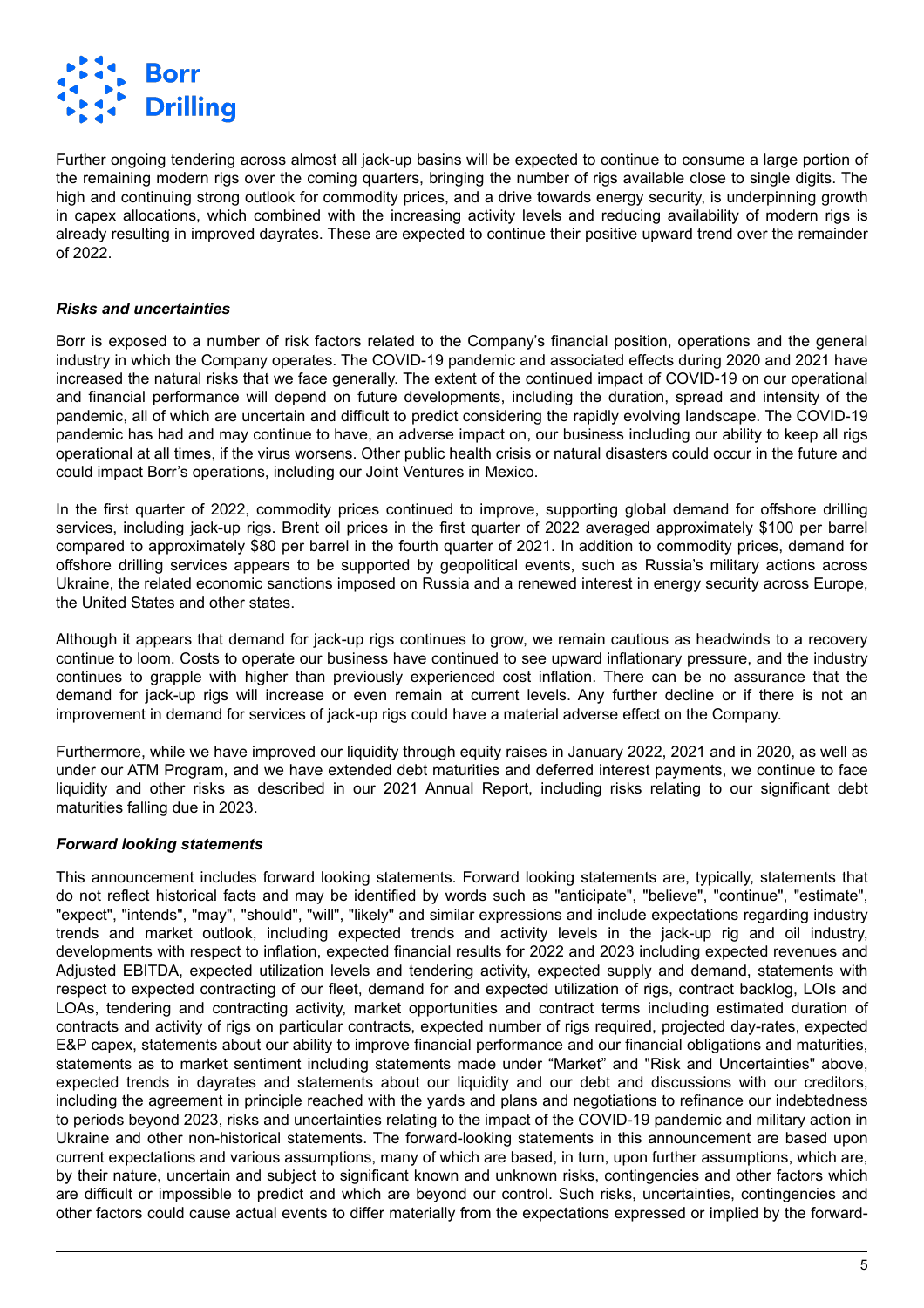

looking statements included herein. There are important factors that could cause our actual results, level of activity, performance, liquidity or achievements to differ materially from the results, level of activity, performance or achievements expressed or implied by these forward-looking statements including risks relating to our industry and business and liquidity, the risk that our actual results of operations in future periods may differ materially from the expected results / guidance discussed herein, the risk of delays in payments to our Mexican JVs and payments from our JVs to us, the risk that our customers do not comply with their contractual obligations, risks relating to industry conditions, risks relating to geopolitical events and inflation and commodity prices and tendering activity, risks relating to contracting, including our ability to convert LOIs and LOAs into contracts, the risk that options will not be exercised, risks relating to our ability to secure contracts for our rigs and the rates that we will be able to achieve, risks relating to market trends, tender activity and rates, risks relating to the agreements we have reached with lenders, risks relating to our liquidity, that our available liquidity is not sufficient to meet our liquidity requirements and other risks relating to our available liquidity and requirements, risks relating to cash flows from operations, the risk that we may be unable to raise necessary funds through issuance of additional debt or equity or sale of assets; risks relating to our loan agreements and other debt instruments including risks relating to our ability to comply with covenants and obtain any necessary waivers and the risk of cross defaults, risks relating to our ability to meet our significant debt obligations including debt service obligations and maturities and new-build contract payments in 2023 and our other obligations as they fall due, the risk that we may not be able to refinance our debt obligations as they fall due, the risk that we may be unable to meet the conditions to the agreement in principle with our shipyard lenders or execute long form documentation for such agreement in principle and other risks described in our working capital statement included in our most recent audited financial statements, risks relating to future financings including the risk that future financings may not be completed when required and future equity financings will dilute shareholders and the risk that the foregoing would result in insufficient liquidity to continue our operations or to operate as a going concern, risk relating to the military action in Ukraine and its impact on our business, and other risks factors set forth under "Risk Factors" in our filings with the U.S. Securities and Exchange Commission and prospectuses filed with the Norwegian NSA. These forward-looking statements are made only as of the date of this document. We undertake no (and expressly disclaim any) obligation to update any forward-looking statements after the date of this report or to conform such statements to actual results or revised expectations, except as required by law.

#### *About Borr Drilling Limited*

Borr Drilling Limited is an international drilling contractor incorporated in Bermuda in 2016 and listed on the Oslo Stock Exchange from August 30, 2017 and on the New York Stock Exchange from July 31, 2019 under the ticker "BORR". The Company owns and operates jack-up rigs of modern and high specification designs and provides services focused on the shallow water segment to the offshore oil and gas industry worldwide. Please visit our website at: www.borrdrilling.com

May 31, 2022

The Board of Directors Borr Drilling Limited Hamilton, Bermuda

Questions should be directed to: Magnus Vaaler: CFO, +44 1224 289208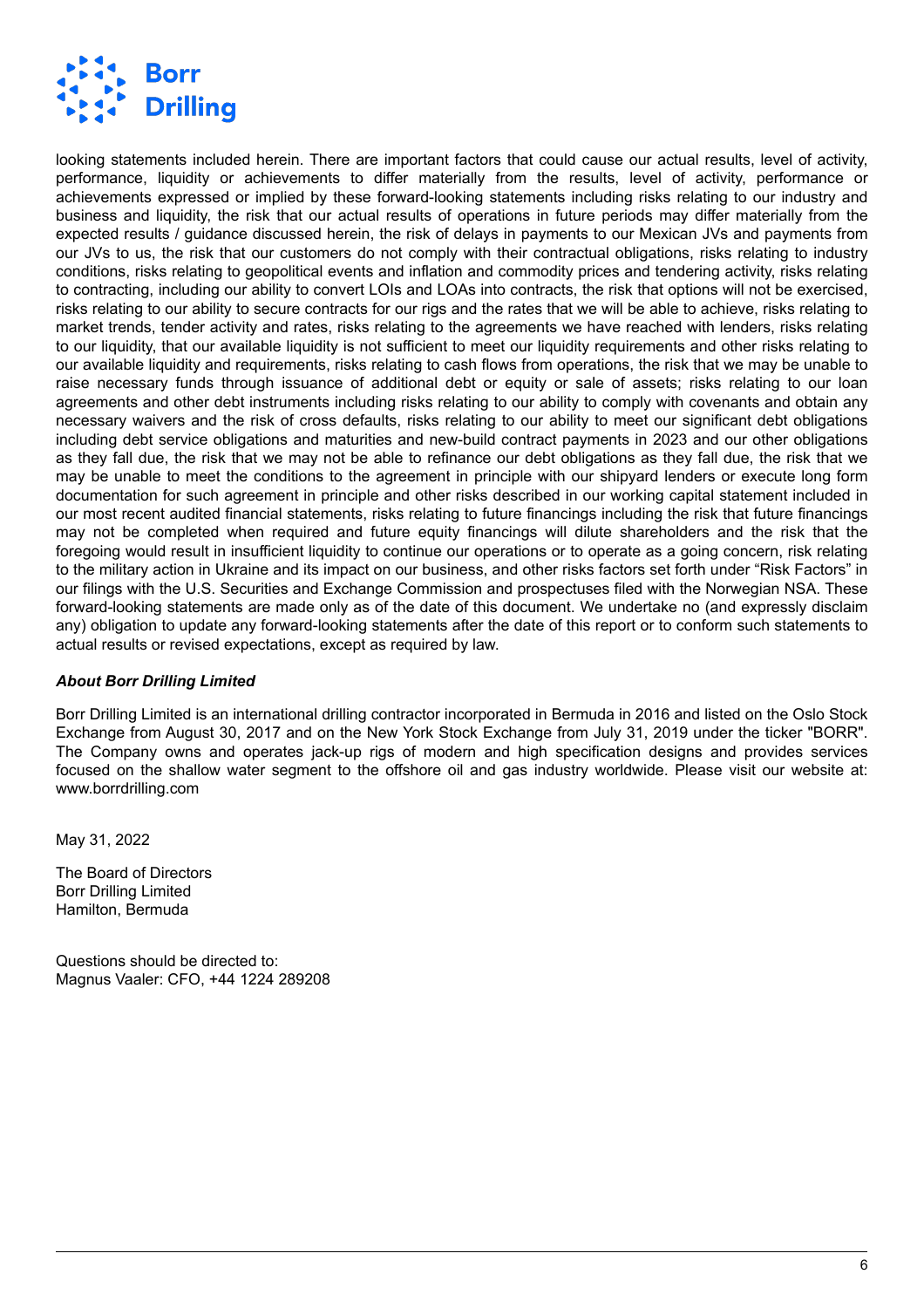

### UNAUDITED NON GAAP MEASURES AND RECONCILIATIONS

Set forth below is a reconciliation of the Company's Net Loss to Adjusted EBITDA.

| $\int$ (in US\$ millions)                                            | $Q1 - 2022$ | Q4 - 2021 |
|----------------------------------------------------------------------|-------------|-----------|
| Net loss                                                             | (51.3)      | (46.1)    |
| Depreciation of non-current assets                                   | 29.5        | 36.4      |
| Income from equity method investments                                | (1.1)       | (20.0)    |
| Total financial expenses, net                                        | 35.3        | 31.4      |
| I Income tax                                                         | 4.8         | 3.7       |
| Amortization of deferred mobilization and contract preparation costs |             | 3.4       |
| Amortization of deferred mobilization and demobilization revenue     | (2.4)       | (1.8)     |
| <b>Adjusted EBITDA</b>                                               | 21.4        | 25.0      |

Set forth below is a reconciliation of our Joint Ventures Net Income to Adjusted EBITDA.

| $\int$ (in US\$ millions)          | Q1 - 2022 | Q4 - 2021 |
|------------------------------------|-----------|-----------|
| Net income                         | 2.0       | 4.5       |
| Depreciation of non-current assets | 0.4       | 0.6       |
| Financial expense                  | (1.1)     | 0.0       |
| Income tax (income)/expense        | 0.6       | (3.8)     |
| Amortization of mobilization costs | 0.0       | 0.2       |
| <b>Adjusted EBITDA</b>             | 1.9       | 1.5       |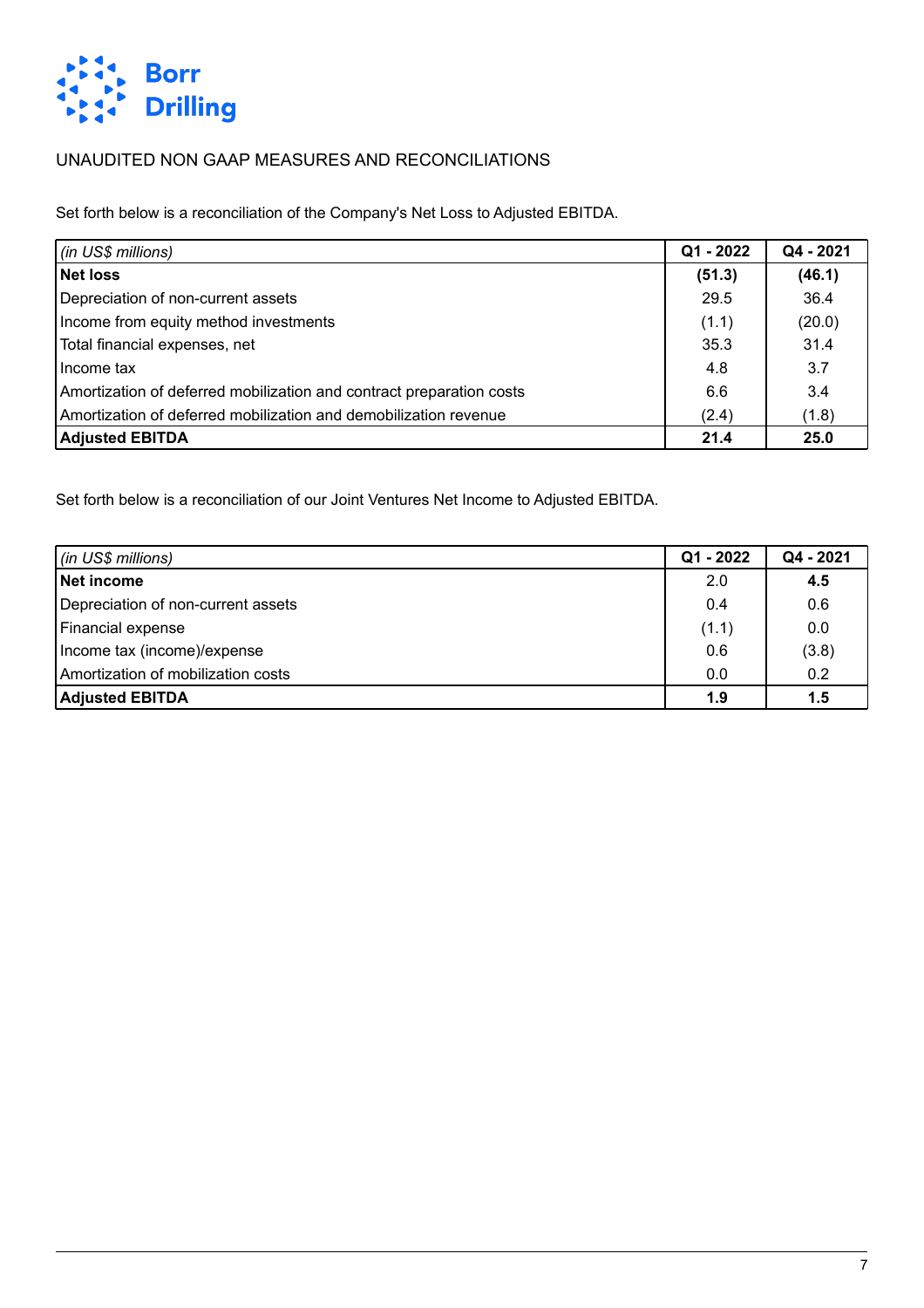

# **Borr Drilling Limited**

**Unaudited Condensed Consolidated Financial Statements As of and for the three months ended March 31, 2022**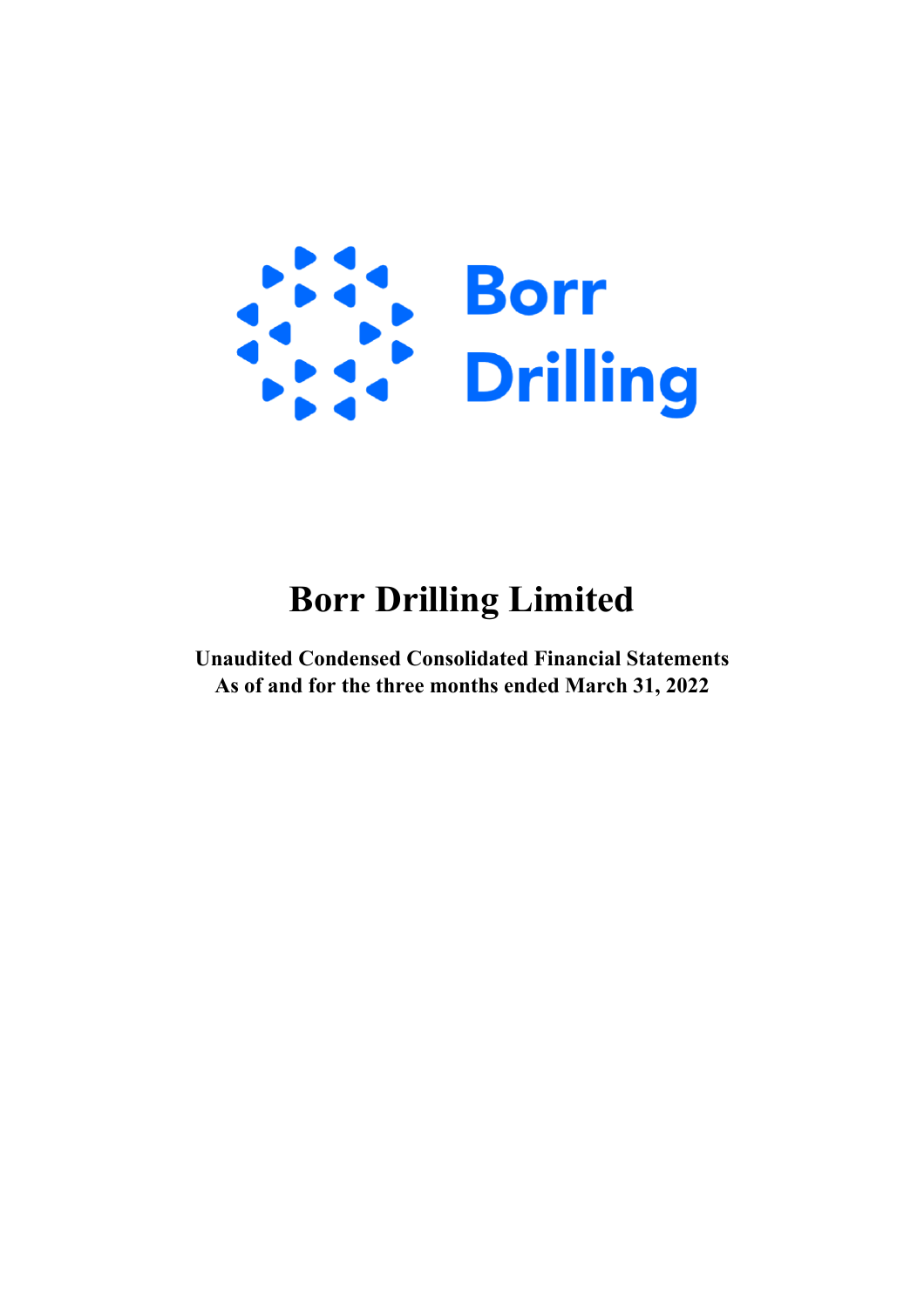#### **Borr Drilling Limited Unaudited Consolidated Statements of Operations**

(In \$ millions except share and per share data)

|                                                                                | 3 months ended<br>March 31, 2022 | 3 months ended<br><b>March 31, 2021</b> |
|--------------------------------------------------------------------------------|----------------------------------|-----------------------------------------|
| <b>Operating revenues</b>                                                      |                                  |                                         |
| Dayrate revenue                                                                | 63.3                             | 47.4                                    |
| Related party revenue                                                          | 18.7                             | 1.0                                     |
| <b>Total operating revenues</b>                                                | 82.0                             | 48.4                                    |
|                                                                                |                                  |                                         |
| Loss on disposal                                                               |                                  | (0.1)                                   |
|                                                                                |                                  |                                         |
| <b>Operating expenses</b>                                                      |                                  |                                         |
| Rig operating and maintenance expenses                                         | (55.6)                           | (48.8)                                  |
| Depreciation of non-current assets                                             | (29.5)                           | (28.4)                                  |
| General and administrative expenses                                            | (9.2)                            | (11.7)                                  |
| <b>Total operating expenses</b>                                                | (94.3)                           | (88.9)                                  |
|                                                                                |                                  |                                         |
| <b>Operating loss</b>                                                          | (12.3)                           | (40.6)                                  |
|                                                                                |                                  |                                         |
| Income from equity method investments                                          | 1.1                              | 16.0                                    |
|                                                                                |                                  |                                         |
| Financial income (expenses), net                                               |                                  |                                         |
| Interest expense, net of amounts capitalized                                   | (27.2)                           | (21.8)                                  |
| Other financial expenses, net                                                  | (8.1)                            | (5.7)                                   |
| <b>Total financial expenses, net</b>                                           | (35.3)                           | (27.5)                                  |
|                                                                                |                                  |                                         |
| Loss before income taxes                                                       | (46.5)                           | (52.1)                                  |
| Income tax expense                                                             | (4.8)                            | (2.3)                                   |
| Net loss attributable to shareholders of Borr Drilling Limited                 | (51.3)                           | (54.4)                                  |
| Total comprehensive loss attributable to shareholders of Borr Drilling Limited | (51.3)                           | (54.4)                                  |
|                                                                                |                                  |                                         |
| Basic and diluted loss per share                                               | (0.35)                           | (0.42)                                  |
| Weighted-averages shares outstanding                                           | 145,783,175                      | 128,410,413                             |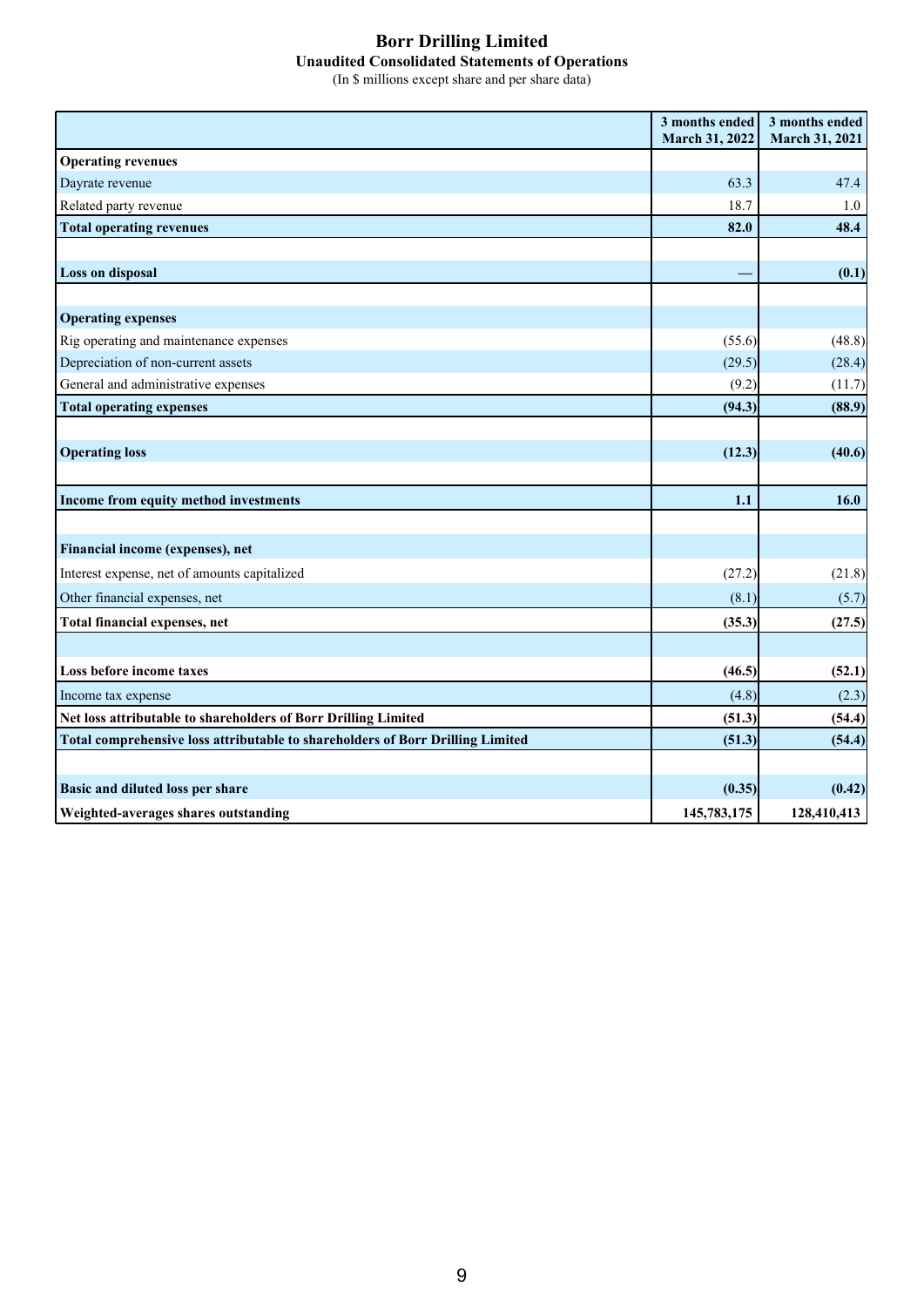# **Borr Drilling Limited Unaudited Consolidated Balance Sheets**

(In \$ millions)

|                                                                                                                                                                                                            | March 31, 2022 | December 31, 2021 |
|------------------------------------------------------------------------------------------------------------------------------------------------------------------------------------------------------------|----------------|-------------------|
| <b>ASSETS</b>                                                                                                                                                                                              | Unaudited      | Audited           |
| <b>Current assets</b>                                                                                                                                                                                      |                |                   |
| Cash and cash equivalents                                                                                                                                                                                  | 50.1           | 34.9              |
| Restricted cash                                                                                                                                                                                            | 1.5            | 3.3               |
| Trade receivables                                                                                                                                                                                          | 28.1           | 28.5              |
| Prepaid expenses                                                                                                                                                                                           | 12.5           | 6.6               |
| Deferred mobilization and contract preparation costs                                                                                                                                                       | 22.6           | 17.2              |
| Accrued revenue                                                                                                                                                                                            | 26.8           | 20.2              |
| Due from related parties                                                                                                                                                                                   | 59.7           | 48.6              |
| Other current assets                                                                                                                                                                                       | 17.9           | 16.9              |
| <b>Total current assets</b>                                                                                                                                                                                | 219.2          | 176.2             |
|                                                                                                                                                                                                            |                |                   |
| Non-current assets                                                                                                                                                                                         |                |                   |
| Non-current restricted cash                                                                                                                                                                                | 6.7            | 3.2               |
| Property, plant and equipment                                                                                                                                                                              | 3.3            | 3.7               |
| Newbuildings                                                                                                                                                                                               | 135.5          | 135.5             |
| Jack-up rigs                                                                                                                                                                                               | 2,716.2        | 2,730.8           |
| Equity method investments                                                                                                                                                                                  | 20.5           | 19.4              |
| Other non-current assets                                                                                                                                                                                   | 11.8           | 6.9               |
| <b>Total non-current assets</b>                                                                                                                                                                            | 2,894.0        | 2,904.1           |
| <b>Total assets</b>                                                                                                                                                                                        | 3,113.2        | 3,080.3           |
| <b>LIABILITIES AND EQUITY</b>                                                                                                                                                                              |                |                   |
| <b>Current liabilities</b>                                                                                                                                                                                 |                |                   |
| Trade payables                                                                                                                                                                                             | 51.7           | 34.7              |
| Accrued expenses                                                                                                                                                                                           | 129.1          | 60.9              |
| Short-term debt                                                                                                                                                                                            | 496.1          |                   |
| Other current liabilities                                                                                                                                                                                  | 26.2           | 22.3              |
| <b>Total current liabilities</b>                                                                                                                                                                           | 703.1          | 117.9             |
|                                                                                                                                                                                                            |                |                   |
| <b>Non-current liabilities</b>                                                                                                                                                                             |                |                   |
| Long-term accrued interest and other items                                                                                                                                                                 | 26.0           | 70.1              |
| Long-term debt                                                                                                                                                                                             | 1,424.2        | 1,915.9           |
| Other non-current liabilities                                                                                                                                                                              | 15.6           | 15.2              |
| Onerous contracts                                                                                                                                                                                          | 71.3           | 71.3              |
| <b>Total non-current liabilities</b>                                                                                                                                                                       | 1,537.1        | 2,072.5           |
| <b>Total liabilities</b>                                                                                                                                                                                   | 2,240.2        | 2,190.4           |
| <b>Shareholders' Equity</b>                                                                                                                                                                                |                |                   |
| Common shares of par value \$0.10 per share: authorized 180,000,000 (2021: 180,000,000)<br>shares, issued 152,058,498 (2021: 137,218,175) shares and outstanding 151,652,165 (2021:<br>136,811,842) shares | 15.3           | 13.8              |
| Treasury shares                                                                                                                                                                                            | (13.7)         | (13.7)            |
| Additional paid in capital                                                                                                                                                                                 | 2,010.9        | 1,978.0           |
| Accumulated deficit                                                                                                                                                                                        | (1, 139.5)     | (1,088.2)         |
| <b>Total equity</b>                                                                                                                                                                                        | 873.0          | 889.9             |
| <b>Total liabilities and equity</b>                                                                                                                                                                        | 3,113.2        | 3,080.3           |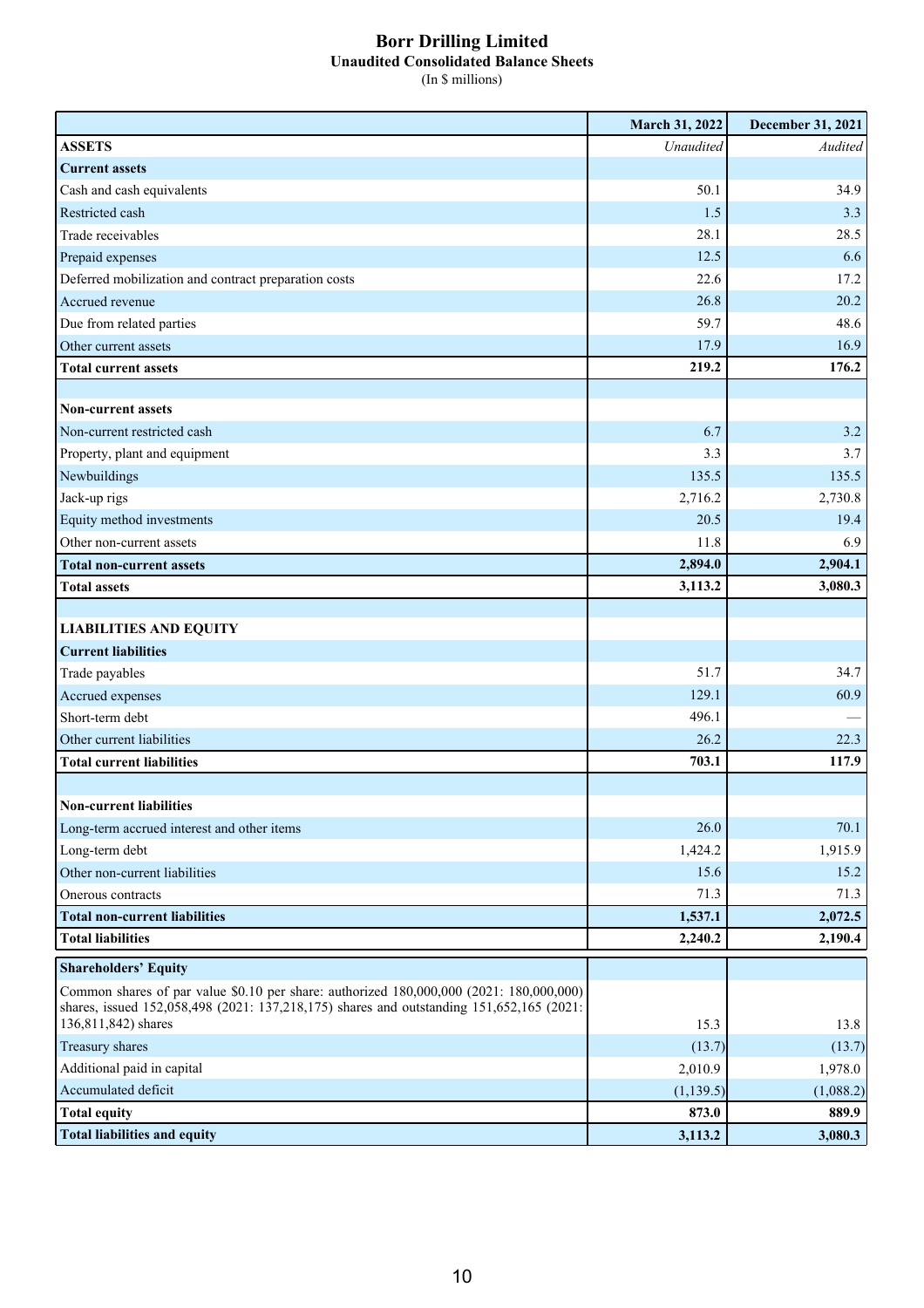# **Borr Drilling Limited Unaudited Consolidated Statements of Cash Flows**

(In \$ millions)

|                                                                             | 3 months ended<br>March 31, 2022 | 3 months ended<br>March 31, 2021 |
|-----------------------------------------------------------------------------|----------------------------------|----------------------------------|
| <b>Cash Flows from Operating Activities</b>                                 |                                  |                                  |
| Net loss                                                                    | (51.3)                           | (54.4)                           |
| Adjustments to reconcile net loss to net cash used in operating activities: |                                  |                                  |
| Non-cash compensation expense related to stock options                      | 0.3                              | 0.7                              |
| Depreciation of non-current assets                                          | 29.5                             | 28.4                             |
| Gain on disposal of assets                                                  |                                  | 0.1                              |
| Amortization of deferred finance charges                                    | 1.6                              | 1.1                              |
| Effective interest rate adjustments                                         | 3.1                              | 1.0                              |
| Income from equity method investments                                       | (1.1)                            | (16.0)                           |
| Deferred income tax                                                         | (0.1)                            | (0.3)                            |
| Change in assets and liabilities:                                           |                                  |                                  |
| Amounts due to/from related parties                                         | (11.1)                           | 4.6                              |
| Accrued expenses                                                            | 60.8                             | 1.2                              |
| Long-term accrued interest                                                  | (44.1)                           | 16.1                             |
| Other current and non-current assets                                        | (23.6)                           | 7.1                              |
| Other current and non-current liabilities                                   | 21.3                             | (6.3)                            |
| Net cash used in operating activities                                       | (14.7)                           | (16.7)                           |
|                                                                             |                                  |                                  |
| <b>Cash Flows from Investing Activities</b>                                 |                                  |                                  |
| Proceeds from sale of fixed assets                                          |                                  | 1.4                              |
| Investments in equity method investments                                    |                                  | 3.1                              |
| Additions to jack-up rigs                                                   | (7.1)                            | (2.8)                            |
| Net cash (used in)/ from investing activities                               | (7.1)                            | 1.7                              |
|                                                                             |                                  |                                  |
| <b>Cash Flows from Financing Activities</b>                                 |                                  |                                  |
| Proceeds from share issuance, net of issuance cost                          | 34.1                             | 44.8                             |
| Net cash provided by financing activities                                   | 34.1                             | 44.8                             |
|                                                                             |                                  |                                  |
| Net increase in cash, cash equivalents and restricted cash                  | 12.3                             | 29.8                             |
| Cash, cash equivalents and restricted cash at the beginning of the period   | 46.0                             | 19.2                             |
| Cash, cash equivalents and restricted cash at the end of period             | 58.3                             | 49.0                             |
|                                                                             |                                  |                                  |
| Supplementary disclosure of cash flow information                           |                                  |                                  |
| Interest paid, net of capitalized interest                                  | (7.1)                            | (9.5)                            |
| Income taxes paid, net                                                      | (1.6)                            | (0.8)                            |
|                                                                             |                                  |                                  |
| In \$ millions                                                              | March 31, 2022                   | December 31, 2021                |
| Cash and cash equivalents                                                   | 50.1                             | 34.9                             |

|                                                     | .    |      |
|-----------------------------------------------------|------|------|
| Restricted cash                                     | .    |      |
| Non-current restricted cash                         | v.   | 7.8  |
| Total cash and cash equivalents and restricted cash | 58.3 | 46.0 |